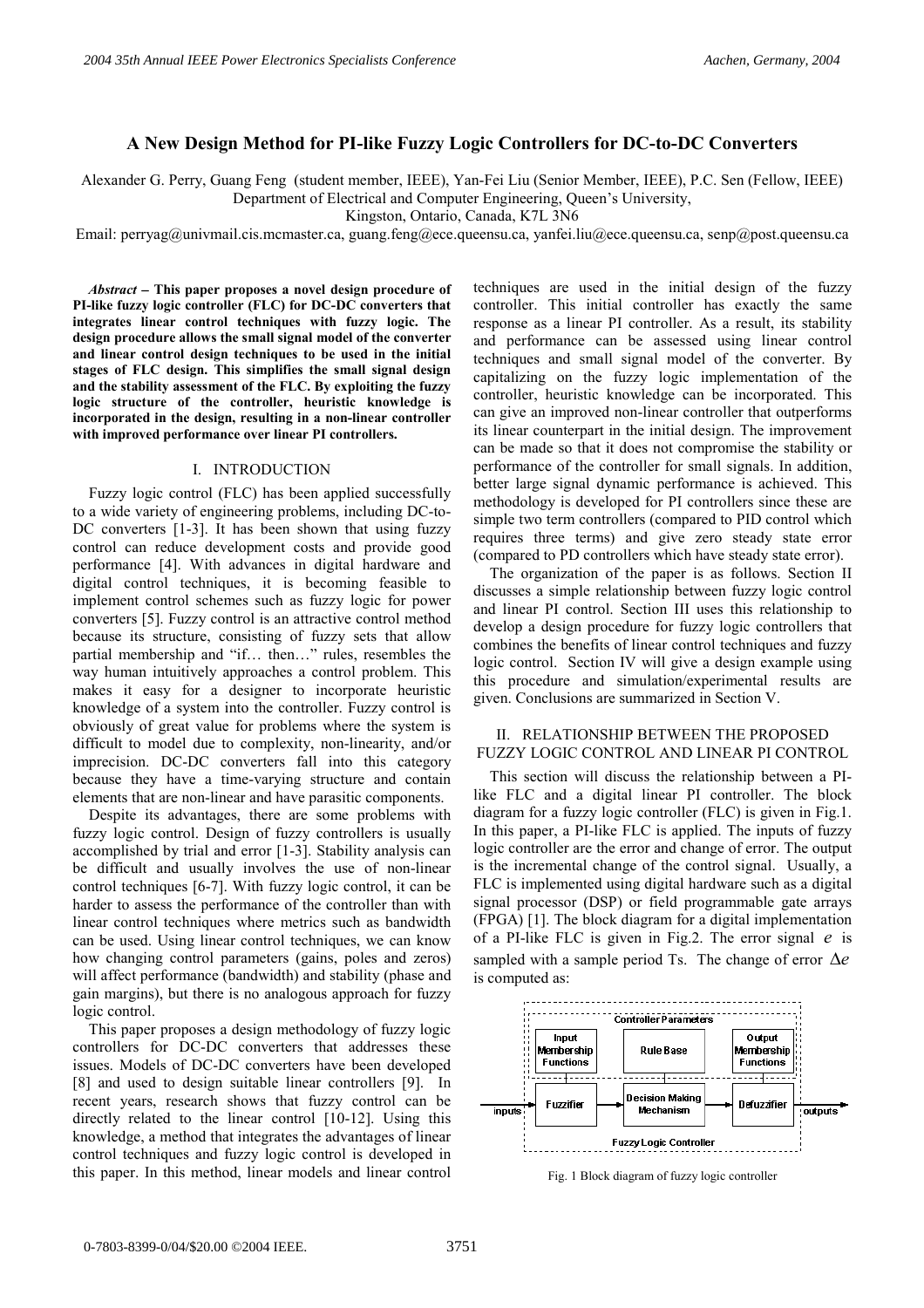

$$
\Delta e(k) = e(k) - e(k-1) \tag{1}
$$

where  $k$  is the sample number and  $z^{-1}$  represents the unit time delay. The error  $e(k)$  and the change of error  $\Delta e(k)$ are fed into the FLC depicted in Fig. 2. The output of the FLC is an incremental change of the control signal  $\Delta u(k)$ . Using a digital approximation for integration, the control signal  $u(k)$  is obtained,

$$
u(k) = \Delta u(k) + u(k-1)
$$
 (2)

A zero order hold (ZOH) is assumed between samples to obtain the continuous control output  $u(t)$ .

This controller will now be compared to a digital PI controller to obtain a relationship between the controllers. The transfer function for a continuous PI controller, C(s), with parameters a and G is given by

$$
C(s) = \frac{U(s)}{E(s)} = G \frac{a \cdot s + 1}{s}
$$
 (3)

Various methods exist for finding the discrete equivalent of a continuous controller [5]. It should be noted that there is no exact digital equivalent for a continuous controller because a continuous controller has access to the complete time history of the error signal while a digital controller has access only to samples of this signal [13].

The bilinear transformation, given in (4), is one method to find a discrete equivalent of a continuous controller.

$$
s = \frac{2}{T_s} \left( \frac{1 - z^{-1}}{1 + z^{-1}} \right)
$$
 (4)

Applying the bilinear transformation, a discrete equivalent  $C(z)$  for  $C(s)$  will be derived,

$$
C(z) = \frac{U(z)}{E(z)} = \frac{m \cdot z + n}{z - 1}
$$
 (5)

where the parameters m and n are given by

$$
m = G\left(a + \frac{T_s}{2}\right) \tag{6}
$$

$$
n = G\left(\frac{T_s}{2} - a\right) \tag{7}
$$

The transfer function of (2) can be expressed as a difference equation

$$
u(k) = (m+n)e(k) - n(e(k) - e(k-1)) + u(k-1)
$$
 (8)

A block diagram representation of this difference equation is illustrated in Fig.3.

The difference between Fig. 3 and Fig. 2 is that the dashed box of Fig. 3 is replaced by a two input, single output FLC in Fig. 2. It is noted that this dashed box has the relationship:

$$
\Delta u(k) = (m+n)e(k) - n \cdot \Delta e(k) \tag{9}
$$

Considering a fuzzy controller with the following constraints, the input membership functions are triangular except for the left most and right most membership function (shown in Fig. 4). The variable  $x$  in this figure is a generic variable; in the case of the PI-like FLC given in Fig. 2, *x* could represent the error  $e$  or the change in error  $\Delta e$ . The membership functions are not necessarily evenly distributed as illustrated in Fig. 4 and are arranged so that at most two have non-zero membership (are active) for any value of the input. Furthermore, the sum of the membership for all active fuzzy sets is exactly one.

With this description of the membership functions, if  $x_1 < x < x_n$ , membership can be calculated as:

$$
\mu_{Ak+1}(x) = \frac{x - x_k}{x_{k+1} - x_k} \tag{10}
$$

$$
\mu_{Ak}(x) = 1 - \frac{x - x_k}{x_{k+1} - x_k} = 1 - \mu_{Ak+1}(x)
$$
\n(11)

where  $\mu_{A_k}$  is the membership of *x* to  $A_k$ ,  $\mu_{A_{k+1}}$  is the membership of *x* to  $A_{k+1}$ ,  $x_k$  is the point where *x* has full membership to  $A_k$ , and  $x_{k+1}$  is the point where x has full membership to  $A_{k+1}$ . There are two exceptions where equations (10) and (11) cannot be used to calculate membership. If  $x < x_1$ , then  $\mu_A(x) = 1$  and membership is zero for all other fuzzy sets. If  $x > x_n$ , then  $\mu_{An}(x) = 1$  and membership is zero for all other fuzzy sets.

The proposed fuzzy controller is defined to be a Sugenotype fuzzy logic controller. This means that the output membership functions are singletons (crisp values). This fuzzy controller has rules of the form "If  $e$  is  $A_k$  and  $\Delta e$  is



Fig. 4 Input membership functions of fuzzy logic controller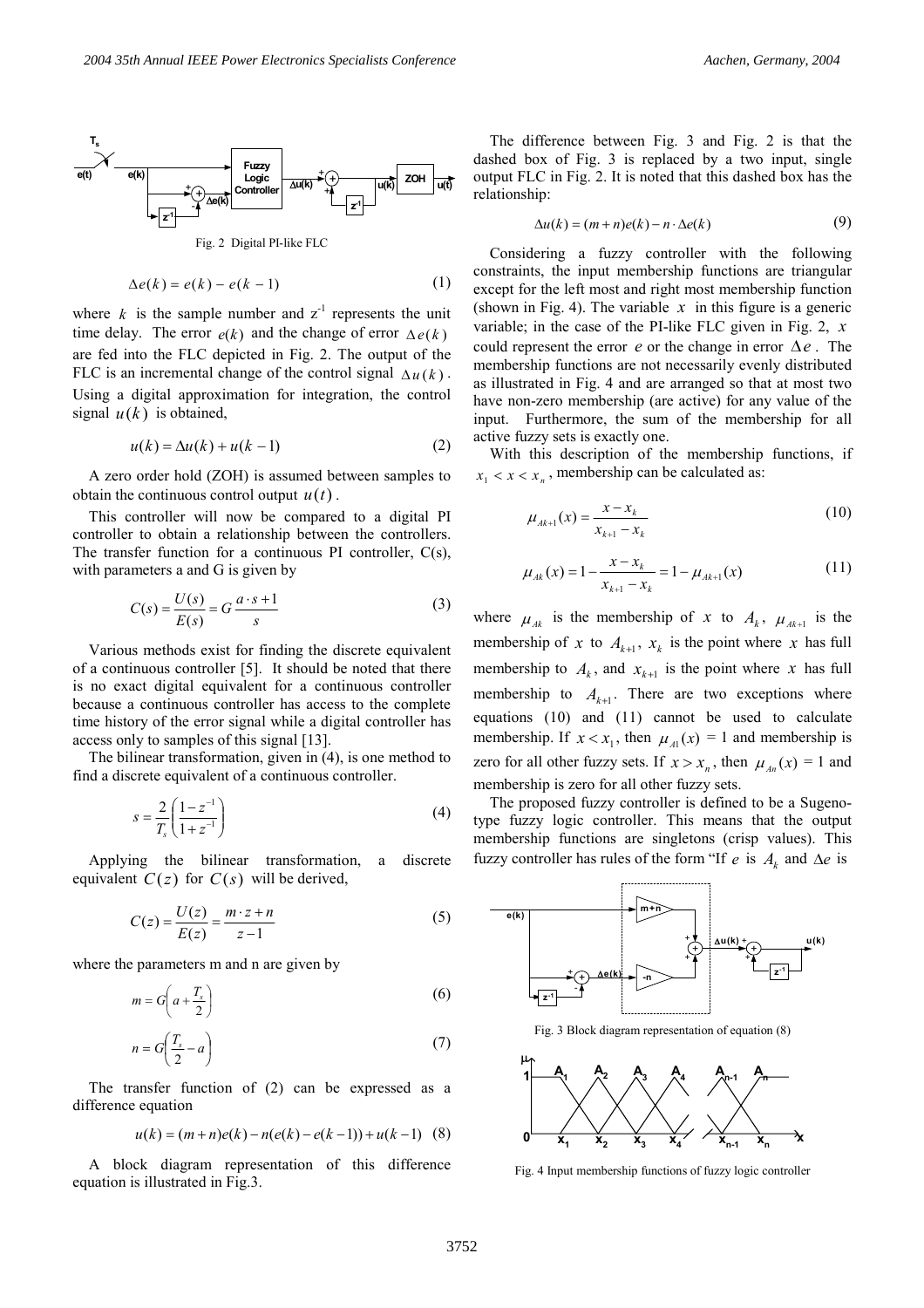$B_k$ , then  $\Delta u = \Delta u_{A k k k}$ ", where  $A_k$  and  $B_k$  are fuzzy sets on the error and change of error inputs respectively. The "and" operation in the rule antecedent is performed by multiplication. Active rules are combined by the "or" operation, which is accomplished by addition. For example,  $(e, \Delta e)$  is the input to the controller, where e belongs to  $A_k$ 

and  $A_{k+1}$ ,  $\Delta e$  belongs to  $B_k$  and  $B_{k+1}$ . Because for each input at most two fuzzy sets have non-zero membership, at most four rules are activated. These rules are:

- (1) If *e* is  $A_k$  and  $\Delta e$  is  $B_k$ , then  $\Delta u = \Delta u_{A k B k}$ .
- (2) If *e* is  $A_{k+1}$  and  $\Delta e$  is  $B_k$ , then  $\Delta u = \Delta u_{Ak+1Bk}$ ;
- (3) If *e* is  $A_k$  and  $\Delta e$  is  $B_{k+1}$  then  $\Delta u = \Delta u_{A k B k+1}$ ;
- (4) If *e* is  $A_{k+1}$  and  $\Delta e$  is  $B_{k+1}$  then  $\Delta u = \Delta u_{Ak+1Bk+1}$ .

The output of this FLC is the weighted sum of all the activated rules and is given by

$$
\Delta u = (\mu_{Ak} \cdot \mu_{Bk}) \cdot \Delta u_{AkBk} + (\mu_{Ak+1} \cdot \mu_{Bk}) \cdot \Delta u_{Ak+1Bk} + (\mu_{Ak} \cdot \mu_{Bk+1}) \cdot \Delta u_{ARBk+1} + (\mu_{Ak+1} \cdot \mu_{Bk+1}) \cdot \Delta u_{Ak+1Bk+1}
$$
(12)

In the case of a two input, single output fuzzy controller, the input-output relationship of the controller can be visualized as a control surface in three-dimensions. These constraints result in a FLC with two properties:

**Property 1**: Each rule gives the controller output when the inputs to the controller have full membership to the fuzzy sets in the antecedent of that rule. The controller output in this case is equal to the consequent of the rule. If the inputoutput relationship of the controller is visualized as a control surface, this means that each rule will define a specific point on the control surface.

**Property 2**: If the consequent of each of the four active rules lie in a plane on the control surface, then all points calculated by the controller using these rules will lie in that same plane.

**Proof of Property 1:** Consider the rule "If *e* is  $A_k$  and  $\Delta e$ 

is  $B_k$  then  $\Delta u = \Delta u_{A k B k}$ ". At  $e = e_k$ , *e* has full membership to  $A_k$ , and at  $\Delta e = \Delta e_k$ ,  $\Delta e$  has full membership to  $B_k$ . It can be seen from (12) that if the input is ( $e_k$ ,  $\Delta e_k$ ),  $\mu_{Ak}$  =1,  $\mu_{Bk}$  =1 and  $\mu$  =0 for all other fuzzy sets. Then, the output is just  $\Delta u = \Delta u_{A k B k}$ , because all the other terms in (12) are zero. In terms of a control surface, this means that the point  $(e_k, \Delta e_k, \Delta u = \Delta u_{A k B k})$  is a point on the surface. This is also true for all the other rules. This property arises from the restrictions placed on the membership functions that implied when membership is equal to 1 for one fuzzy set, it is zero for all others.

**Proof of Property 2:** Consider a plane defined by three points in a three-dimensional space defined by the variables

 $e$ ,  $\Delta e$ , and  $\Delta u$ . The points are called  $M(e_1, \Delta e_1, \Delta u_1)$ ,  $N(e_2, \Delta e_1, \Delta u_2)$ ,  $P(e_1, \Delta e_2, \Delta u_3)$ .

As illustrated in Fig. 5, using linear algebra, this plane can be described by the following equation:

$$
\Delta u = \Delta u_1 + \frac{e - e_1}{e_2 - e_1} (\Delta u_2 - \Delta u_1) + \frac{\Delta e - \Delta e_1}{\Delta e_2 - \Delta e_1} (\Delta u_3 - \Delta u_1) \tag{13}
$$

We now try to find a fourth point Q, which also lies in the plane described by (13). It is assumed that Q lies at  $e = e_2$ and  $\Delta e = \Delta e$ , and has a  $\Delta u$  coordinate  $\Delta u_4$ . To make Q lie in the plane, by using (13), we can find that  $\Delta u_4 = \Delta u_2 + \Delta u_3 - \Delta u_1$ .

Now we consider an FLC with the constraints on its membership functions and inference mechanism as described above. The output of this FLC can be calculated by (10), (11) and (12). Assuming for each input  $x$ ,  $x_1 < x < x_n$ , so that equations (10) and (11) can be used. Without loss of generality, we can assume that  $e_1 < e < e_2$ and  $\Delta e_1 < \Delta e < \Delta e_2$ . In terms of notation in (10), (11) and (12), this means  $e_k = e_1$ ,  $e_{k+1} = e_2$ ,  $\Delta e_k = \Delta e_1$ ,  $\Delta e_{k+1} = \Delta e_2$ ,  $A_k = A_1$ ,  $A_{k+1} = A_2$ ,  $B_k = B_1$ , and  $B_{k+1} = B_2$ . Substituting this notation and (11) into (12), we can get

$$
\Delta u = \Delta u_{A1B1} + \mu_{A2}(-\Delta u_{A1B1} + \Delta u_{A2B1}) + \mu_{B2}(-\Delta u_{A1B1} + \Delta u_{A1B2})
$$
(14)  
+  $\mu_{A2}\mu_{B2}(\Delta u_{A1B1} - \Delta u_{A2B1} - \Delta u_{A1B2} + \Delta u_{A2B2})$ 

From (10), the following can be obtained

$$
\mu_{A2} = \frac{x - x_1}{x_2 - x_1} \tag{15}
$$

$$
\mu_{B2} = \frac{y - y_1}{y_2 - y_1} \tag{16}
$$

Assuming the points M, N, P, and Q are defined by the active rules (this is possible according to property 1), in this case,  $\Delta u_{A1B1} = \Delta u_1$ ,  $\Delta u_{A2B1} = \Delta u_2$ ,  $\Delta u_{A1B2} = \Delta u_3$ , and  $\Delta u_{A2B2} = \Delta u_4$ . Substituting these values into (14), we can get





Fig. 5 Points in a three dimensional space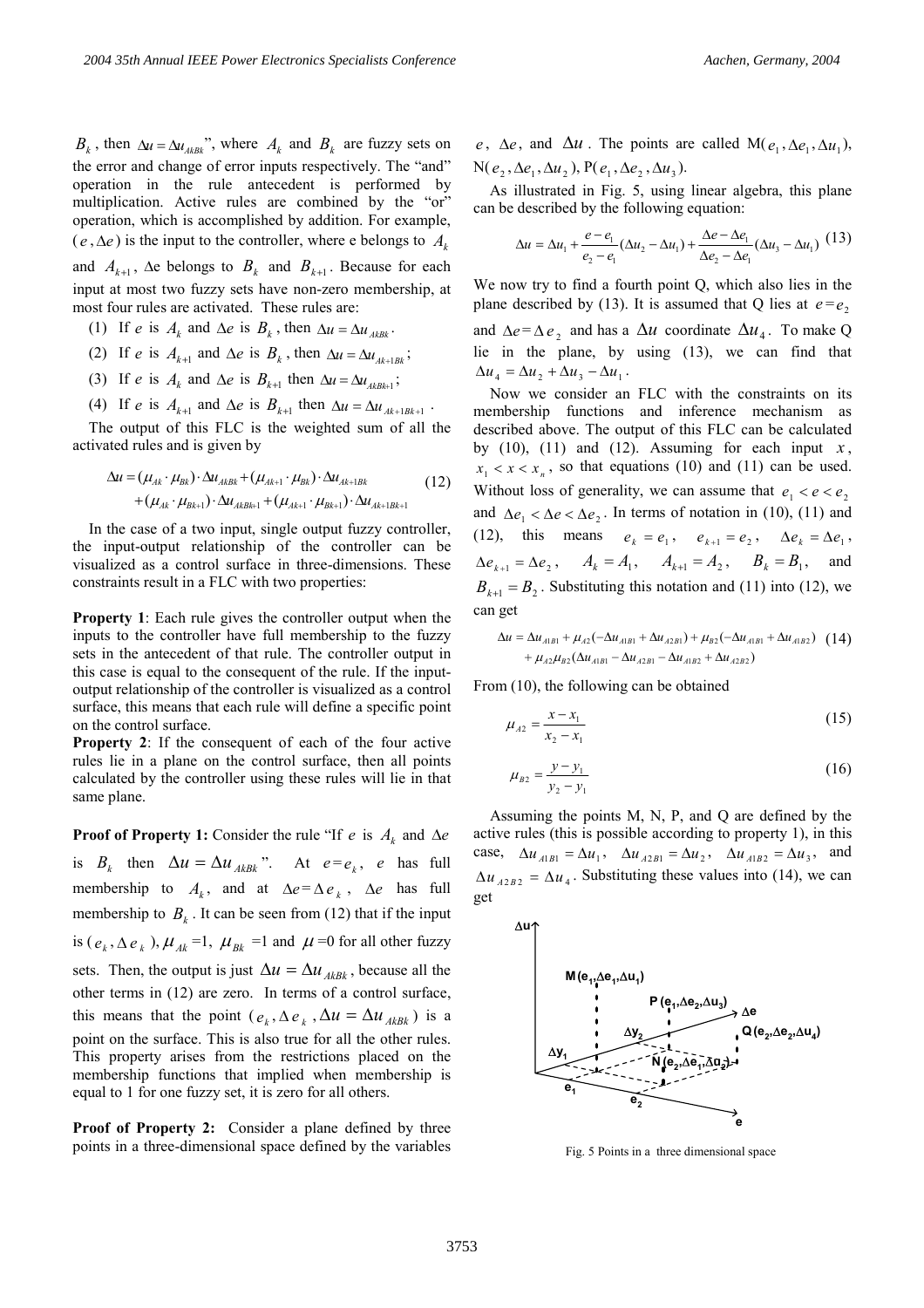$$
\Delta u = \Delta u_1 + \frac{e - e_1}{e_2 - e_1} \left( -\Delta u_1 + \Delta u_2 \right) + \frac{\Delta e - \Delta e_1}{\Delta e_2 - \Delta e_1} \left( -\Delta u_1 + \Delta u_3 \right) \tag{17}
$$
\n
$$
+ \frac{e - e_1}{e_2 - e_1} \cdot \frac{\Delta e - \Delta e_1}{\Delta e_2 - \Delta e_1} \left( \Delta u_1 - \Delta u_2 - \Delta u_3 + [\Delta u_2 + \Delta u_3 - \Delta u_1] \right)
$$

Since the last term of  $(17)$  is zero, it is simplified to

$$
\Delta u = \Delta u_1 + \frac{e - e_1}{e_2 - e_1} (\Delta u_2 - \Delta u_1) + \frac{\Delta e - \Delta e_1}{\Delta e_2 - \Delta e_1} (\Delta u_3 - \Delta u_1)
$$
(18)

As we can see, equation (18) represents a plane. The input-output relationship of linear PI controller (shown in equation (9)) also represents a plane. Equation (18) is exactly the same as equation (13) for the plane. This means that if the consequent of each of the four active rules lie in a plane on the control surface, then all points calculated by the controller using these rules will lie in that plane.

We now note that the dashed box in the block diagram of Fig. 3 also describes a plane because (9) has the form of the equation for a plane. By using property 1, we can assign the rules of the fuzzy controller to have points that lie in the same plane as equation (9). This can be achieved by the following method: for the rule "If *e* is  $A_k$  and  $\Delta e$  is  $B_k$ , then  $\Delta u = \Delta u_{A k B k}$ <sup>2</sup>, the value for  $\Delta u_{A k B k}$  is initialized as  $\Delta u_{AEBk} = e_k(m+n) + \Delta e_k(-n)$ . Thus, a FLC can be made to give the same control output as the digital PI controller of equation (5). Therefore, small signal model and linear control techniques for PI controller can be used to design a fuzzy logic controller. The significance of the proposed design method is that, linear control techniques and small signal model can be used to design a fuzzy logic controller. This avoids the use of trial and error and gives FLC with predictable small signal stability and performance. It can be proven that FLC have at least the same performance as a linear PI controller.

#### III. DESIGN METHODOLOGY

A flowchart of the design procedure is shown in Fig. 6. This procedure consists of three basic steps. In the first step, a conventional linear digital controller is designed. The second step transfers this controller to a fuzzy logic implementation. In the third step, this fuzzy logic implementation is exploited to incorporate heuristic knowledge resulting in a controller with improved performance.

Step 1 of Fig. 6 shows two possibilities for designing a digital controller. These two techniques include direct digital design and design by emulation. In direct digital design, design of compensation is done directly in the discrete time domain using a discrete model of the plant to be controlled. In design by emulation, compensation is first designed in the continuous time domain and then an equivalent digital controller is found by approximation [13]. Control of power supplies is usually implemented using analog electronics. As a result, many designers are accustomed to designing controllers in the continuous time domain. For this reason the design by emulation technique is adopted. In the case of design by emulation, the gain and zero of a continuous PI controller of equation (3) are chosen

to provide the desired response. The bilinear transformation (equation (4)) is then used to find a digital equivalent, resulting in the digital compensator of equation (5). Considering frequency response, this digital compensator approximates its continuous counterpart very well for frequencies below 1/10th of the sampling frequency [5].

Once a digital controller has been designed, it can be transferred to the fuzzy controller as described in section II. This is the step 2 of the design procedure. The first property of fuzzy logic controller described in section II will be used. It should be noted that, the proof of the second property in section II makes the assumption that for each input *x* to the controller,  $x_1 < x < x_n$ . This means that the values of  $x_1$ and  $x_n$  need to be chosen appropriately, so that property 2 will hold over the range of inputs expected by the controller. The number and distribution of the membership functions are chosen based on experience. More membership functions give more controller parameters, and thus more freedom to shape the control surface. Putting membership functions closer together means that there are more parameters to describe that region of control surface, and therefore more freedom to shape that region.

In step 3, heuristic knowledge of the system and trial and error are used to improve the performance of the controller. For example, for buck converter, the following heuristic knowledge rules can be used [1]:

- 1. If the error is far from zero, the change in duty cycle should be large.
- 2. If the error is near zero then, the change in duty cycle should be small.



Fig. 6 Design procedure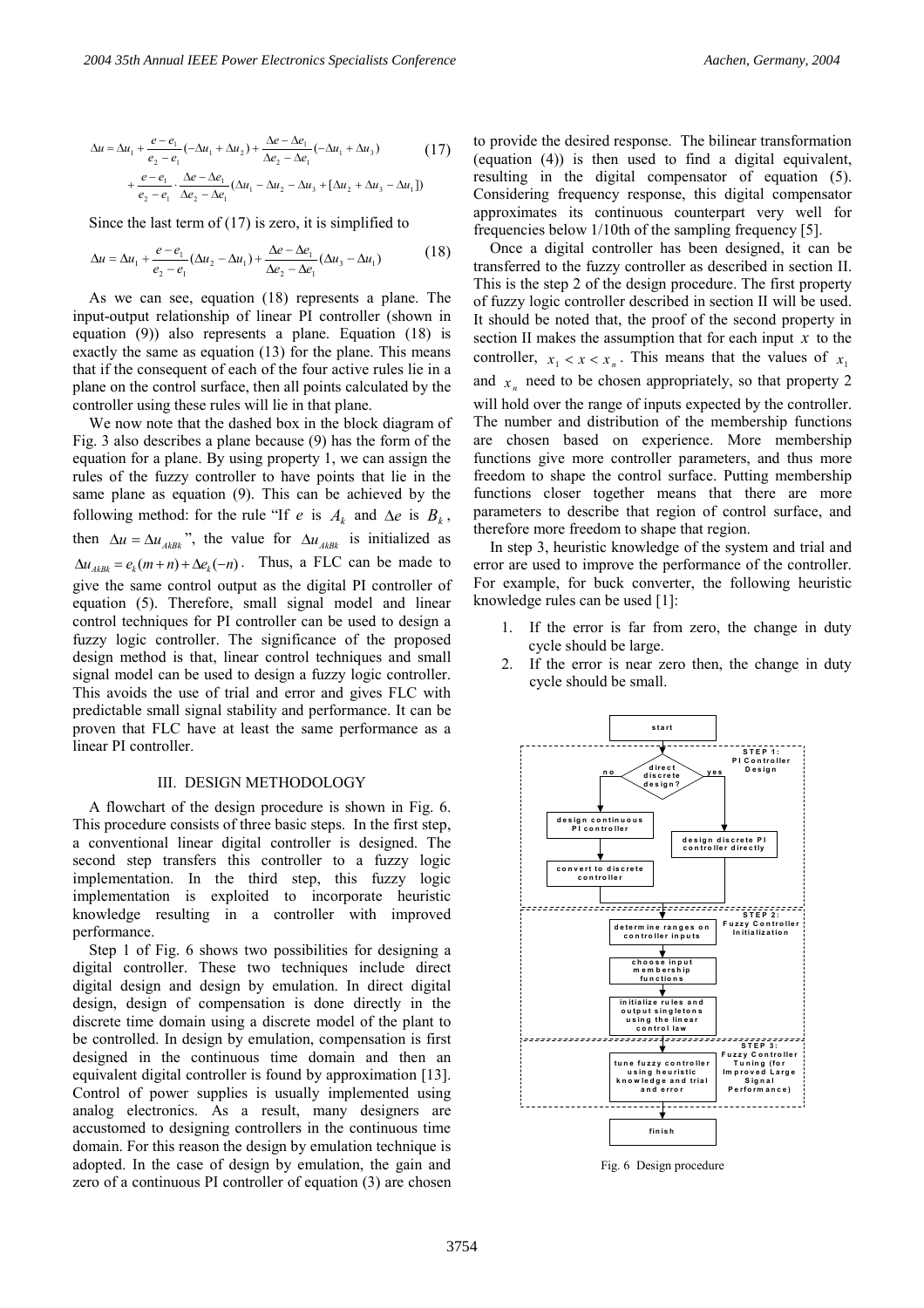- 3. If the error is near zero, but the change in error is large, the duty cycle should be changed to prevent overshoot.
- 4. If the change in error is in the direction such that the output is approaching the zero error, but the error is not close to zero, then the change in duty cycle need not be as large as if the change in error were in the opposite direction.

This knowledge can be included by altering the input membership functions or the consequents of the rules (output singletons). If the membership functions and rules are unaltered in a small region on the control surface near the zero error and zero change in error point, then the inputoutput relationship of the controller will remain unchanged in this region. This means the performance of the controller for inputs constrained in this region will be the same as for the initial controller and can be predicted using the small signal models and linear control techniques.

#### IV. SIMULATION AND EXPERIMENTAL RESULTS

The design procedure will be applied for a voltage mode controlled buck converter. The parameters of this converter are Vin=5V, Vo=2.5V, L=1 $\mu$ H, C=220 $\mu$ F, R<sub>L</sub>=2m $\Omega$ , ESR=1m $\Omega$ . The switching frequency is 400kHz.

A continuous PI controller is designed with a transfer function *s*  $C(s) = \frac{2000(1+0.000125 \cdot s)}{s}$  to achieve wide bandwidth and  $50^{\circ}$  phase margin.

Block diagrams of the digital PI-like fuzzy controllers are given in Fig. 7. The saturation blocks limit the duty cycle between  $5\%$  and  $95\%$ . For the error input  $e$ , nine membership functions were designated  $A_1$  through  $A_9$ . For the change of error input  $\Delta e$ , nine input membership functions were designated  $B_1$  through  $B_9$ . Note that  $e_i$  is the point where  $\mu_{Ai}$  =1 and  $\Delta e_i$  is the point where  $\mu_{Bi}$  =1. The values of  $e_1$  through  $e_9$  and  $\Delta e_1$  through  $\Delta e_{\varphi}$  are given in Table 1 and Table 2 respectively. The membership functions are illustrated in Fig. 8-9.

The rule table for the fuzzy controller in this paper is given in Table 3. Each entry gives the change of duty cycle  $\Delta u$ , when membership is full to both the corresponding fuzzy sets in the rule antecedent. For instance, the entry in row 2, column 3 gives the normalized change of duty cycle if membership is full to the membership function  $A_3$  on the error input and the membership function  $B_3$  on the change of error input.

The rules were initialized as discussed in section III. For example for the rule "If  $e$  is A2 and  $\Delta e$  is B4 then

 $\Delta u = u_{A2B4}$ , the value for  $u_{A2B4}$  is initialized to  $=-0.081$  $= -1(0.2025 + (-0.1975)) + (-0.016) * (-(-0.1975))$  $u_{A2B4} = e_2(m+n) + \Delta e_4(-n)$ 

where m and n can be obtained from equation  $(5)-(7)$ .







Fig. 8 Membership functions for the error



Fig. 9 Membership functions for the change of Error

Table 1. Values of  $e_1$  through  $e_0$ 

|  | $e_1$   $e_2$   $e_3$   $e_4$   $e_5$   $e_6$   $e_7$   $e_8$ |  |  |  |
|--|---------------------------------------------------------------|--|--|--|
|  |                                                               |  |  |  |

Table 2. Values of  $\Delta e_1$  through  $\Delta e_9$ 

|  | $\left[\begin{array}{c c c c} \Delta e_1 & \Delta e_2 & \Delta e_3 & \Delta e_4 & \Delta e_5 & \Delta e_6 & \Delta e_7 & \Delta e_8 & \Delta e_9 \end{array}\right]$ |  |  |  |
|--|----------------------------------------------------------------------------------------------------------------------------------------------------------------------|--|--|--|
|  |                                                                                                                                                                      |  |  |  |

Table 3 Rule table for fuzzy controller giving change in duty cycle

|       |              |                    | <b>Change in Error</b> |                |                    |                |                    |                |               |                |  |
|-------|--------------|--------------------|------------------------|----------------|--------------------|----------------|--------------------|----------------|---------------|----------------|--|
|       |              | B <sub>1</sub>     | B <sub>2</sub>         | B <sub>3</sub> | $B_4$              | B <sub>5</sub> | $B_6$              | B <sub>7</sub> | $B_8$         | B <sub>9</sub> |  |
|       | А.           |                    | $-1.2150 - 0.2275$     | $-0.0498$      | $-0.0331$          | $-0.0300$      | $-0.0269$          | $-0.0103$      |               | 0.1675 1.1550  |  |
|       | A۵           |                    | $-1.1900 - 0.2025$     |                | $-0.0248 - 0.0081$ |                | $-0.0050 - 0.0019$ | 0.0147         |               | 0.1925 1.1800  |  |
|       | А,           |                    | $-1.1855 - 0.1980$     | $-0.0203$      | $-0.0036$          | $-0.0005$      | 0.0026             | 0.0193         |               | 0.1970 1.1845  |  |
|       | A۵           |                    | $-1.1851 - 0.1976$     |                | $-0.0198 - 0.0032$ | $-0.0001$      | 0.0030             | 0.0197         |               | 0.1974 1.1849  |  |
| Error | $A_{\kappa}$ |                    | $-1.1850 - 0.1975$     |                | $-0.0198 - 0.0031$ | $\Omega$       | 0.0031             | 0.0198         | 0 1 9 7 5     | 1.1850         |  |
|       | Αĸ           | $-1.1849 - 0.1974$ |                        | $-0.0197$      | $-0.0030$          | 0.0001         | 0.0032             | 0.0198         | 0.1976 1.1851 |                |  |
|       | А,           | $-1.1845$          | $-0.1970$              | $-0.0193$      | $-0.0026$          | 0.0005         | 0.0036             | 0.0203         |               | 0.1980 1.1855  |  |
|       | $A_{\rm R}$  | $-1.1800$          | $-0.1925$              | $-0.0147$      | 0.0019             | 0.0050         | 0.0081             | 0.0248         | 0.2025        | 1 1900         |  |
|       | А,           |                    | $-1.1550 - 0.1675$     | 0.0103         | 0.0269             | 0.0300         | 0.0331             | 0.0498         | 0.2275        | 1.2150         |  |

Table 4 Values of  $e_1$  through  $e_0$  for Improved Performance

| e <sub>1</sub> | e <sub>2</sub> |                                    |  | $e_5$ $e_6$ $e_7$ |                   |  |
|----------------|----------------|------------------------------------|--|-------------------|-------------------|--|
|                |                | $-1$ $-0.3$ $-0.05$ $-0.01$ 0 0.01 |  |                   | $0.05 \qquad 0.3$ |  |

Table 5 Values of  $\Delta e_1$  through  $\Delta e_9$  for Improved Performance

|  |  | $\left[\begin{array}{c c c c} \Delta e_1 & \Delta e_2 & \Delta e_3 & \Delta e_4 & \Delta e_5 & \Delta e_6 & \Delta e_7 & \Delta e_8 & \Delta e_9 \end{array}\right]$ |  |  |
|--|--|----------------------------------------------------------------------------------------------------------------------------------------------------------------------|--|--|
|  |  | $-1$ $-0.3$ $-0.05$ $-0.01$ 0 0.01 0.05 0.3                                                                                                                          |  |  |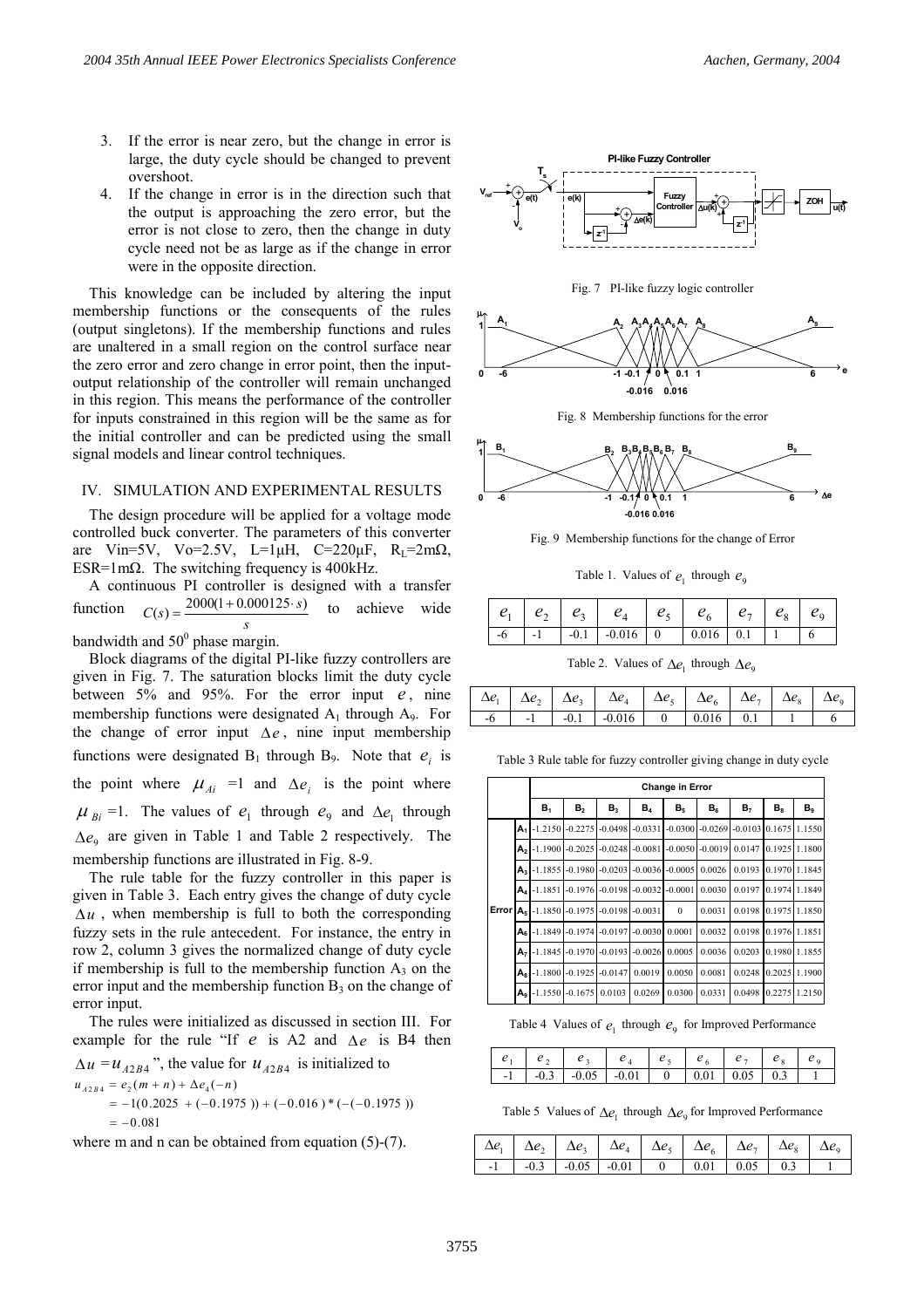Rules 1 and 2 in section III state that the gain should be increased further from the zero error point. This knowledge was included into the design by changing the definitions of the input membership functions. Trial and error was used to pick appropriate values for input memberships (shown in Table 4-5).

In order to compare the small signal response of digital PI controller and the proposed fuzzy logic controller, simulation was done in frequency domain. From Fig.10, it can be seen that two controllers have the same small signal frequency response. For large signal response, simulations were done in terms of input voltage change, load current change and reference voltage change. It is shown in Fig. 11- 13 that, the proposed fuzzy logic controller has better dynamic response than digital PI controller under large signal changes.

A comparison of the experimental results of the digital PI controller and the fuzzy logic controller is shown in Fig. 14- 15. In Fig. 14, a small step reference change of 16mV (from 2.5V to 2.516V) was imposed. It is shown that the behaviour of the fuzzy controller and the original digital PI controller is the same for small signals and can be predicted by the small signal model. Fig. 15 gives the dynamic responses for large step reference change (from 2.5V to 3.0V). The results show that the improved fuzzy logic controller has better dynamic response than the original PI controller under large signal changes.

## V. CONCLUSION

This paper presented a design procedure of fuzzy logic controllers for DC-DC converters. The proposed technique allows the small signal model of the converter and linear control techniques to be applied in the initial stages of fuzzy controller design. This makes assessing the performance and stability of the fuzzy controller easy and allows linear design techniques to be exploited. The FLC designed using linear techniques serves as a known starting point from which improved performance can be achieved by applying heuristic knowledge to obtain a non-linear controller. The performance and stability of the improved non-linear controller can still be assessed using linear control techniques for small signals if the control surface remains linear in the region in which these small signals fall. A design example was presented with simulation and experimental results to illustrate and verify this procedure.

#### REFERENCES

- [1] W.C. So, C.K. Tse, Y.S. Lee, "Development of a fuzzy logic controller for DC-DC converters: design, computer simulation, and experimental evaluation", IEEE Transactions on Power Electronics, vol. 11, no. 1, pp. 24-31, Jan. 1996.
- [2] P. Mattavelli, L. Rossetto, G. Spiazzi, P. Tenti, "General Purpose Fuzzy Controller for DC-DC Converters," IEEE Transactions on Power Electronics, vol. 12, no. 1, January 1997, pp. 79-86
- Y. Shi, P.C. Sen, "Application of Variable Structure Fuzzy Logic Controller for DC-DC Converters", IECON '01, pp.2026-2031, 2001.
- [4] A. Gad, M. Farooq, "Application of Fuzzy Logic in Engineering Problems," IECON '01, pp. 2044-2049, 2001.
- [5] Y. Duan, H. Jin, "Digital Controller Design for Switch Mode Power Converters," APEC '99 Conference Proceedings, 1999.
- [6] K.M. Passino, S. Yurkovich, Fuzzy Control, Addison Wesley Longman, California, 1998.
- [7] D. Driankov, H. Hellendoorn, An Introduction to Fuzzy Control 2<sup>nd</sup> Edition, Springer, New York, 1996.
- [8] R. D. Middlebrook, "Small Signal Modeling of Pulse-Width Modulated Switched-Mode Power Converters," Proceedings of the IEEE, Vol. 76, No. 4, April 1988
- [9] R.W. Erickson, Fundamentals of Power Electronics, 2<sup>nd</sup>. Edition, Norwell, MA: Kluwer Academic Publishers, 2001.
- [10] M. Patyra, D. Lynck, Fuzzy Logic Implementation and Applications, Wiley Teubner, New York, 1996.
- [11] H. Li, M. Gupta, Fuzzy Logic and Intelligent Systems, Kluwer Academic Publishers, Boston, 1995.
- [12] J. Jantzen, "Tuning of Fuzzy PID Controllers," Technical University of Denmark, Department of Automation, Bldg. 326, DK-2800 Lyngby, Denmark, Technical Report no. 98-H 871, Sept. 1998.
- [13] G. Franklin, J. Powell, A. Emami-Naeini, Feedback Control of Dynamic Systems, 3rd Edition, Addison-Wesley Publishing Co., 1995.



Fig. 10 Bode plot for fuzzy logic controller (solid line) and digital PI controller (star line)



Fig. 11 Simulation results of output voltage response to input voltage change from 5V to 6V (solid line: FLC, dashed line: digital PI controller) X axis: 0.5ms/div, Y axis: 100mv/div



Fig. 12 Simulation results of output voltage response to load current change from 5A to 10A (solid line: FLC, dashed line: digital PI controller) (X axis: 0.5ms/div, Y axis: 50mv/div)